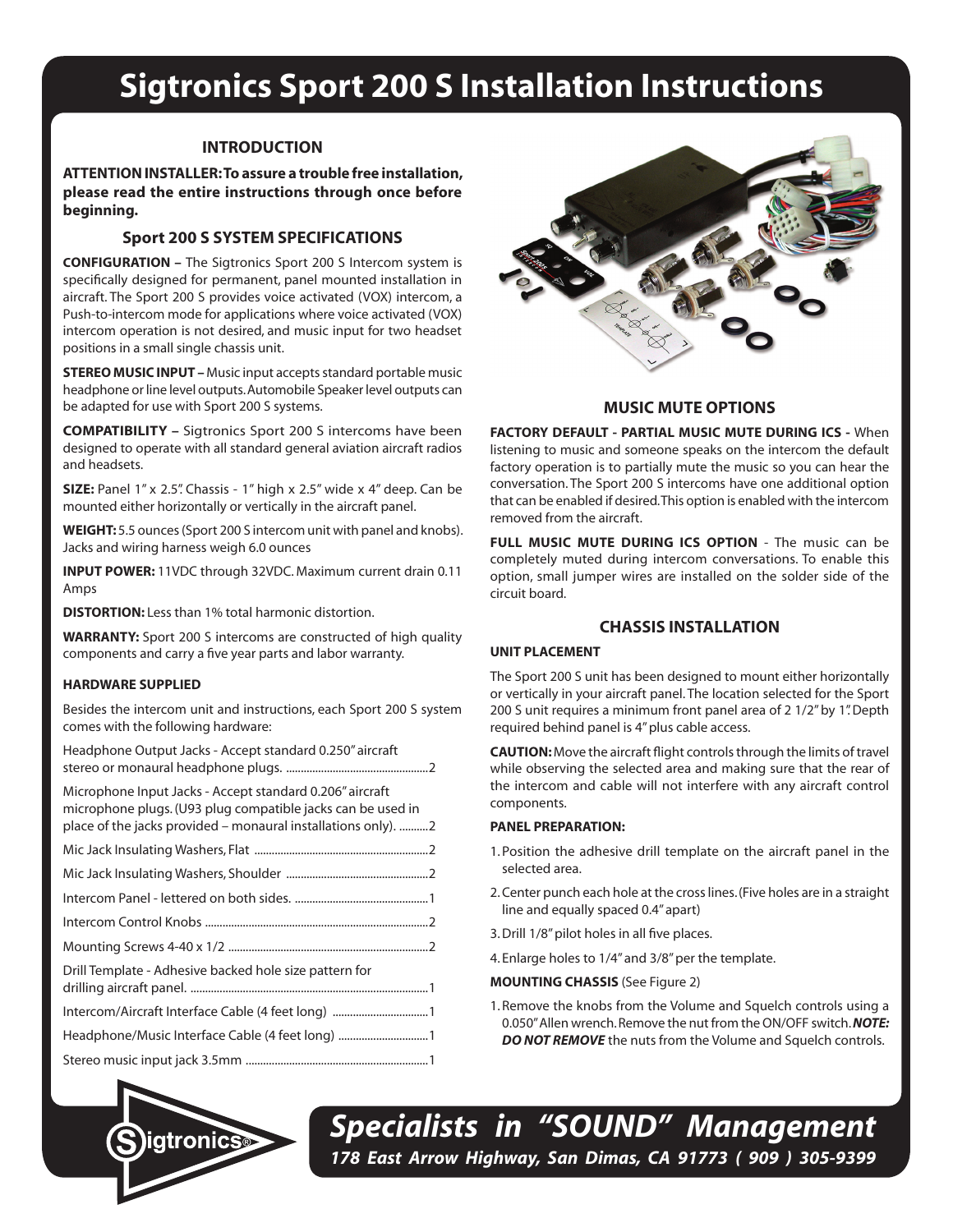

- 2. Insert the Sport 200 S unit from the rear of the aircraft panel with the appropriate arrow on the unit chassis pointing upwards.
- 3. Install the printed Sport 200 S panel and lightly thread the two 4-40 screws through the holes in intercom panel. The nuts on the Volume and Squelch controls will fit inside the 3/8" diameter holes.
- 4. Tighten the two screws and switch nut.
- 5. Install the knobs on the Volume (VOL) and Squelch (SQ) control shafts and tighten the Allen screws.

#### **MOUNTING HEADPHONE AND MICROPHONE JACKS** (See Figure 3)

1. Locate the mounting areas. (One mic and one headphone jack required for each headset). Again, make sure that the jacks will not interfere with any aircraft control components. (Note that the jack contacts will



expand when a plug is inserted into the jack and must have clearance to prevent shorting.)

- 2. Drill 3/8" diameter holes for headphone jacks and install.
- 3. Drill 1/2" diameter holes for the mic jacks and install with the insulating washers supplied. (See Figure 3).

**Note:** If the aircraft already has pilot headset jacks, the location can be used for intercom with the following changes. The mic jack must be re-wired as follows:

- 1. Remove any existing wires from the tip, ring, and barrel connections.
- 2. Connect the intercom white/black wire to the ring terminal.
- 3. Connect one end of a ground wire to the barrel terminal of the mic jack and connect the other end to Intercom Central ground Point "A".
- 4. Install insulating washers as necessary if the barrel of the mic jack is mounted in metal. For the headphone jack, replace the mono headphone jack with the stereo headphone jack. Connect the green wire (P2 pin 1) to the tip connection. Connect the white/green wire (P2 pin 2) to the ring connection.

## **WIRING INSTRUCTIONS**

Connections should be made as shown in Figure 4 and indicated in Tables 1 & 2. Also read the following notes referenced in Tables 1 & 2. If longer wire lengths are required, use a good quality multi stranded hook-up wire - 22 gauge or larger. Although not necessary, shielded audio wire can be used if desired.

- 1. The blue wire from Pin 3 must be connected to the aircraft radio headphone output - *NOT* the speaker output. **NOTE** – If aircraft radio volume heard in the headsets changes significantly when switching the ON/OFF switch a minor modification to the installation will fix this. Just install a small 1/4 watt resistor in line with the blue wire. Select a value between 220 and 560 ohms for best results.
- 2. Connect all intercom mic jack grounds to a single aircraft chassis ground point - Intercom Central ground Point "A" - as shown in Figure 4. (Use the black washers supplied to insulate the intercom mic jacks from aircraft chassis ground). Note this intercom central grounding point is used to eliminate any unwanted electrical noises, such as alternator whine or strobe noise, from being induced into the intercom system through the grounds. All intercom mic jack barrels must be insulated from ground where they are mounted and connected back to Intercom Central Ground Point "A" on their own individual ground wire. Similarly, both intercom ground wires (J1 pin 4) and the pushto-transmit switch grounds must also be connected back to Intercom Central Ground Point "A". It is not necessary, however, to connect the headphone jack barrels to Intercom Central Ground Point "A". They can either be grounded where they are mounted or some place nearby.
- 3. The red wire may be connected to either 12V (14V) or 24V (28V) power source. No switching or adjustments are required to operate from either source.
- 4. The Sport 200 S system provides a stereo music input. This music input accepts portable music Headphone or Line level music sources. The wiring diagram shows how to wire the Sport 200 S for use with a portable stereo music source. A small stereo input jack is supplied for this purpose. Connect the White/Brown, White/Violet, and Black wires to one jack as shown in Figure 4. Identify the jack terminals using Figure

5. Drill a 1/4-inch hole for the jack and mount on the aircraft panel. To use, connect an adapter cable between the music input jack and the output of the portable stereo. Suitable cables are available at your local Stereo or electronics store as well as from Sigtronics. Speaker level output car stereo music sources can also be used with the Sport 200 S system. A Floating Ground Adapter or a four



wire to three wire converter will have to be used between the Stereo and the Sport 200 S music input. Figure 6 shows such an adapter and how it is wired into the Sport 200 S.

5. The Sigtronics Sport 200 S system can be installed as shown for use with Stereo headsets. Alternatively, monaural general aviation type headsets can be used. To use monaural headsets follow the installation instructions as normal except for the wiring of the stereo headphone jacks. Use the stereo headphone jacks supplied with the Sigtronics Sport 200 S but leave the "RING" connections open. Instead connect both headphone wires to the "TIP" of the respective jacks. Connect both the WHITE/GREEN and GREEN on to the TIP of the headphone jack.

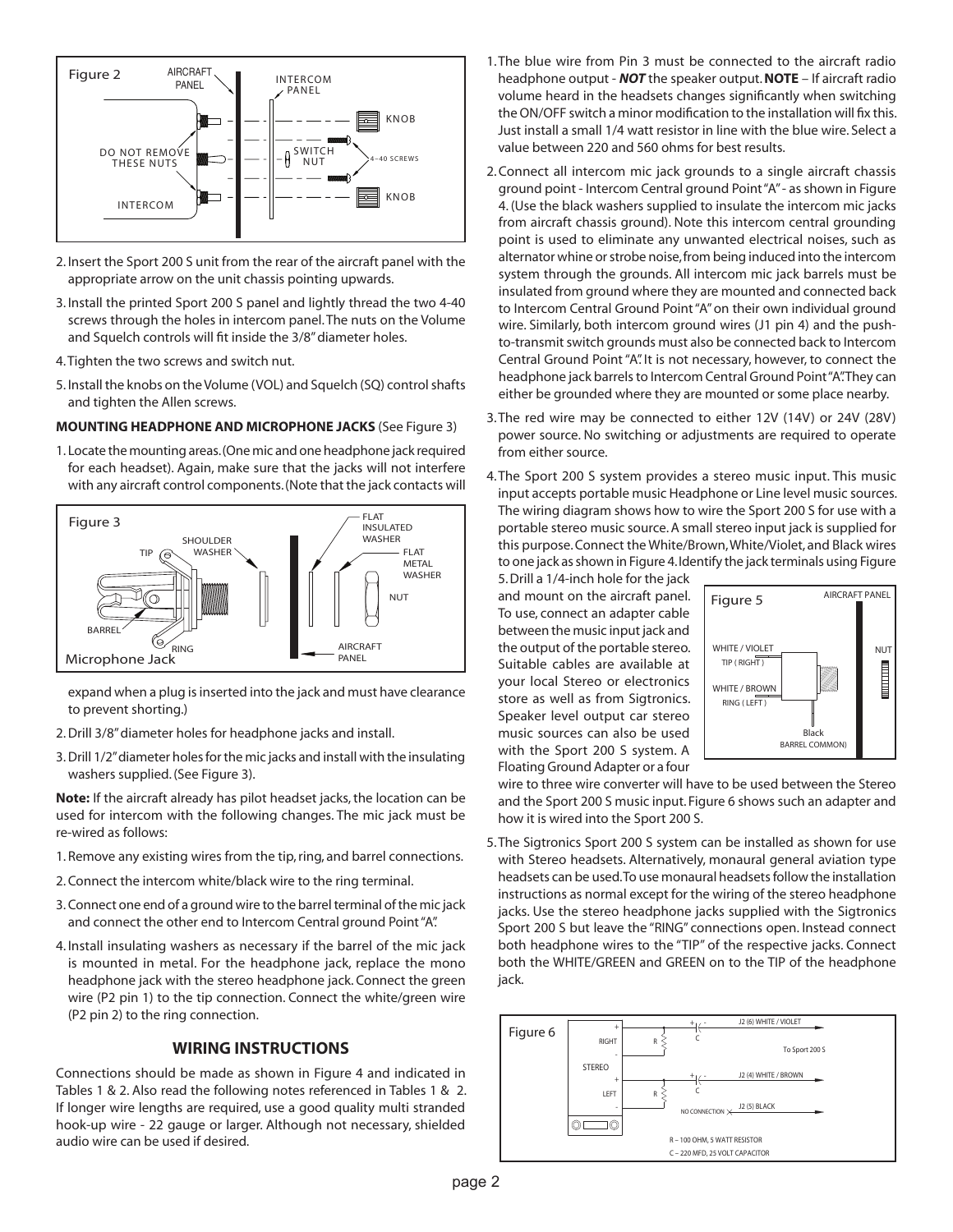

| TABLE 1 - P1/J1 - See Wiring Instructions |                   |                                        |                                                                                             |  |  |
|-------------------------------------------|-------------------|----------------------------------------|---------------------------------------------------------------------------------------------|--|--|
| <b>PIN</b>                                | <b>WIRE COLOR</b> | <b>FUNCTION</b>                        | <b>CONNECT TO</b>                                                                           |  |  |
| 1                                         | White/Black       | Pilot Mic Input                        | Ring Terminal of Pilot Mic Jack                                                             |  |  |
| $\overline{2}$                            | White/Red         | <b>Pilot Transmit Switch</b><br>Input  | Pilot Transmit Switch (PTT) (Switch<br>to Ground to Transmit)                               |  |  |
| 3                                         | $*1$<br>Blue      | Radio Headphone Input                  | Radio Headphone Output                                                                      |  |  |
| 4                                         | $*2$<br>Black     | Intercom Central<br>Grounding Point"A" | Aircraft Chassis Ground                                                                     |  |  |
| 5                                         | White             | Radio Transmit Key<br>Output           | Tip Terminal of Aircraft Hand Mic<br>Jack, or Key Input of Aircraft Radio<br>or Audio Panel |  |  |
| 6                                         | Brown             | <b>Transmit Mic Audio</b><br>Output    | Ring Terminal of Aircraft Hand Mic<br>Jack or Mic Input of Aircraft Radio<br>or Audio Panel |  |  |
| $\overline{ }$                            | $*$ 3<br>Red      | 12 through 28 VDC Power<br>Input       | <b>Intercom Circuit Breaker</b>                                                             |  |  |
| 8                                         | NC.               | None                                   | No Connection                                                                               |  |  |
| 9                                         | NC.               | None                                   | No Connection                                                                               |  |  |
| 10                                        | White/Blue        | Co-Pilot Transmit Switch<br>Input      | Co-Pilot Transmit Switch (PTT)<br>(Switch to Ground to Transmit)                            |  |  |
| 11                                        | White/Orange      | Co-Pilot Mic Input                     | Ring Terminal of Co-Pilot Mic Jack                                                          |  |  |
| 12                                        | Violet<br>$*6$    | <b>ICS PTT</b>                         | <b>ICS PTT Switches</b>                                                                     |  |  |

| TABLE 2 - P2/J2 - See Wiring Instructions |                         |                                                   |                                                 |  |
|-------------------------------------------|-------------------------|---------------------------------------------------|-------------------------------------------------|--|
| <b>PIN</b>                                | <b>WIRE COLOR</b>       | <b>FUNCTION</b>                                   | <b>CONNECT TO</b>                               |  |
| 1                                         | $*5$<br>Green           | Intercom Right<br><b>Headphone Output</b>         | Tip Terminal of Headphone Jack                  |  |
| $\overline{2}$                            | $*5$                    | White/Green   Intercom Left Head-<br>phone Output | Ring Terminal of Headphone Jack                 |  |
| 3                                         | NC.                     | None                                              | No Connection                                   |  |
| 4                                         | White/Brown<br>$*_{4}$  | Music Input Left Channel                          | Left Music Source Headphone or<br>Line output   |  |
| 5                                         | $*_4$<br>Black          | Music Input Common                                | Music Source Common Headphone<br>or Line Output |  |
| 6                                         | White/Violet<br>$*_{4}$ | Music Input Right<br>Channel                      | Right Music Source Headphone or<br>Line Output  |  |

6. The Violet wire (J1 pin 12) is provided on the Sport 200 S for an optional Push-to-intercom function. For wiring and additional instructions see the "Sport 200 S PUSH-TO-INTERCOM INSTRUCTIONS" section on page 4. Make sure any unused wires are properly insulated and kept from shorting to any other wires or aircraft ground. Skip down to the "INSTALLATION CHECK OUT AND ADJUSTMENT" section on this page.

## **INSTALLATION CHECK-OUT AND ADJUSTMENTS**

After the unit is installed, again check that the Sport 200 S unit chassis, jacks, and wiring harness are clear of all aircraft operating controls and cause no interference with them. Next, to check out the Sport 200 S unit installation, plug in all the headset mic and phone plugs into the respective intercom jacks. Put on the pilot's headset and position the boom mic close to the mouth. Voice clarity is best when the mic is at one side of the mouth and 1/4" from the lips.

To assure that the aircraft radios, pilot's headset, and PTT switch are connected and functioning properly, switch the Sport 200 S ON/OFF switch to the "off" position. If applicable, set the aircraft audio panel to "Headphone" position. Then turn on the aircraft radio(s) as usual, and verify that the pilot can hear the radios and can transmit using his pushto-transmit switch and headset. Aircraft radio(s) and audio panel should operate exactly as they did before the Sport 200 S system was installed. Aircraft radio reception should also be heard in the co-pilot headsets. There should be no intercom between headsets with the Sport 200 S unit "off". Next turn the Sport 200 S unit "on". Set the Sport 200 S volume control to mid-position. Set Sport 200 S squelch control fully clockwise. Verify that the Pilot and co-pilot can operate the aircraft radio(s). As before, both headsets on the intercom will hear the aircraft radio(s). Check that both headset positions can intercom.

#### **Mic Output Adjust**

It may be necessary at this time to adjust the Sport 200 S unit mic output to the aircraft radios. A small adjustable potentiometer is provided inside the unit for this purpose. It is accessible through a hole in the side of the Sport 200 S chassis. It is marked "Mod. Adj.", and can be adjusted with a